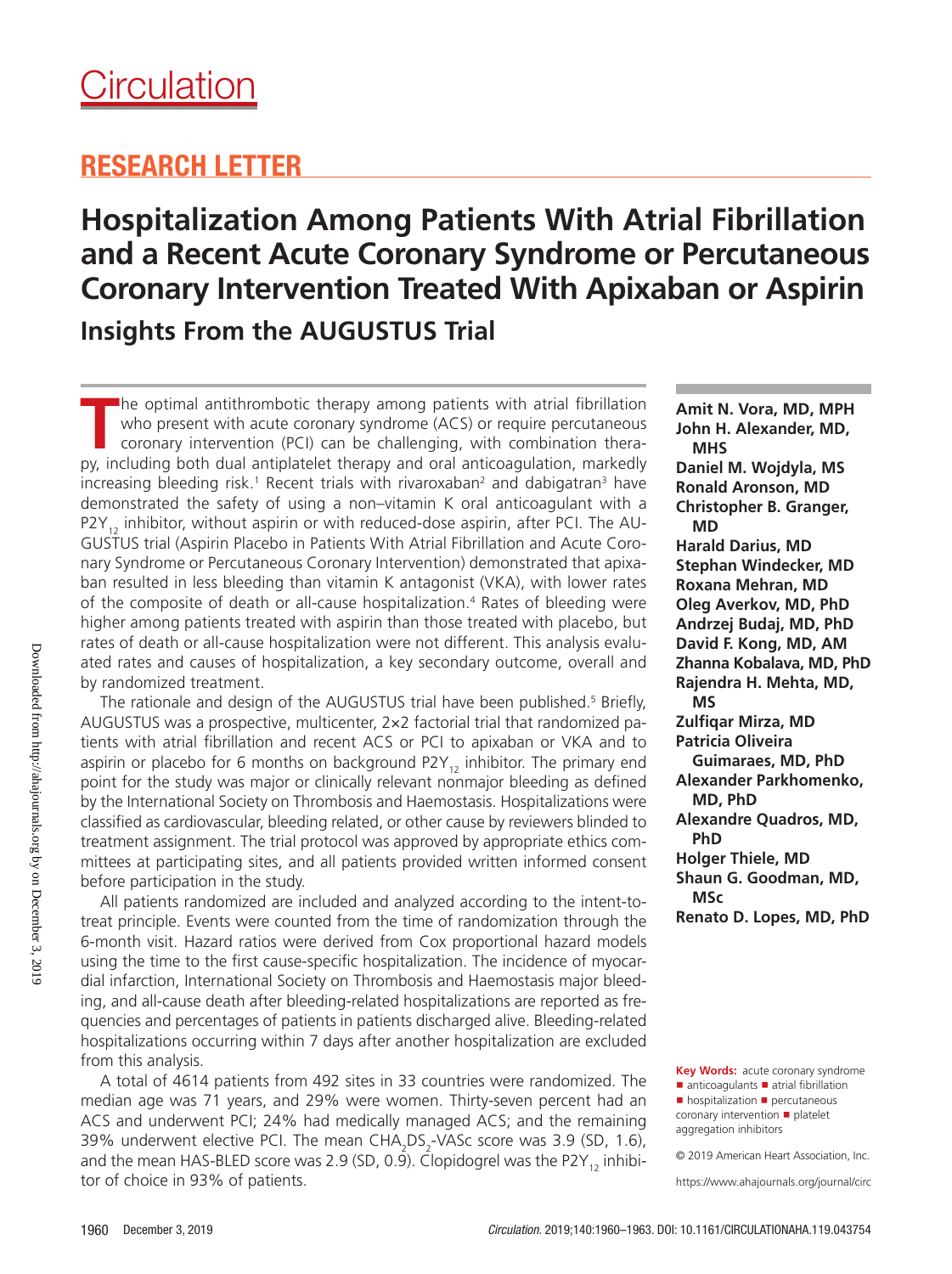CORRESPONDENCE

**CORRESPONDENCE** 



Downloaded from http://ahajournals.org by on December 3, 2019 Downloaded from http://ahajournals.org by on December 3, 2019

**Figure. Hospitalization by anticoagulant or antiplatelet therapy.**

**A**, All-cause hospitalization, apixaban vs vitamin K antagonist (VKA). **B**, Cardiovascular hospitalization, apixaban vs VKA. **C**, Bleeding-related hospitalization, apixaban vs VKA. **D**, All-cause hospitalization, aspirin vs placebo. **E**, Cardiovascular hospitalization, aspirin vs placebo. **F**, Bleeding-related hospitalization, aspirin vs placebo. HR indicates hazard ratio.

A total of 1125 patients (24.4%) were hospitalized during the study duration, and the median time from randomization to the first hospitalization was 46 days (25th–75th percentiles, 19–96 days). Among patients with hospitalizations, the median time in hospital during follow-up was 6 days (3–14 days) with 384 (34.1%) having ≥2 hospitalizations. The median length of hospitalization was 4 days (2–8 days). Among study participants, 780 patients (16.9%) had a least 1 cardiovascular hospitalization, 208 (4.5%) had a least 1

bleeding-related hospitalization, and 359 (7.8%) had at least 1 hospitalization for another cause. Patients who underwent PCI (either elective or resulting from ACS) were more likely to be hospitalized during the study period than those who presented with medically managed ACS.

Rates of hospitalization were lower among patients assigned to apixaban than those assigned to VKA (22.5% versus 26.3%; hazard ratio [HR], 0.83 [95% CI, 0.74– 0.93]; *P*=0.002), driven by lower rates of cardiovascular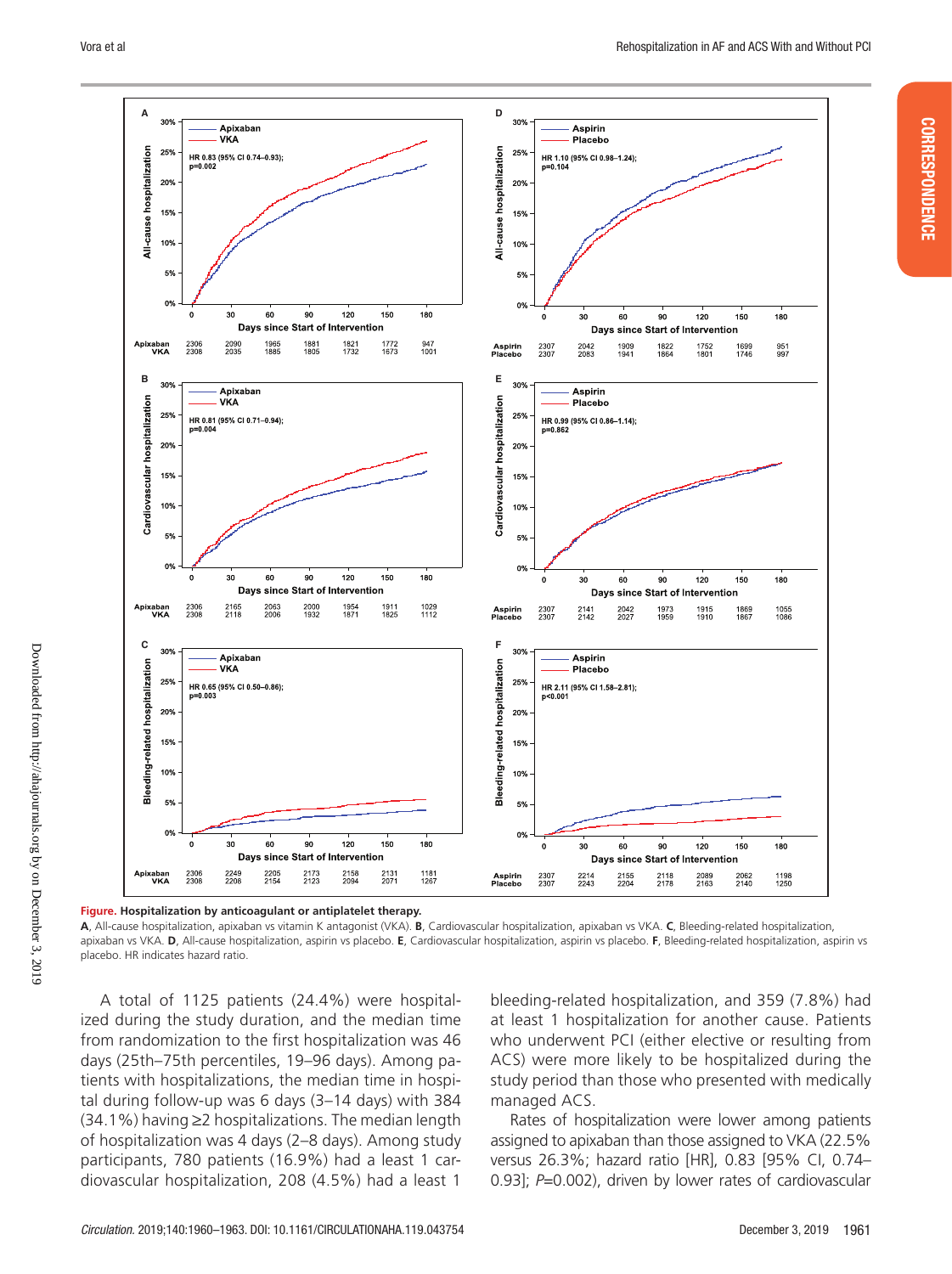hospitalization (15.4% versus 18.5%; HR, 0.81 [95% CI, 0.71–0.94]) and bleeding-related hospitalization (3.6% versus 5.4%; HR, 0.65 [95% CI, 0.50–0.86]; Figure [A– C]). Rates of hospitalization were not different between patients assigned to aspirin and those assigned to placebo (25.4% versus 23.4%; HR, 1.10 [95% CI, 0.98–1.24]), as were rates of cardiovascular hospitalization (16.8% versus 17.0%; HR 0.99 [95% CI, 0.86–1.14]); however, rates of bleeding-related hospitalization were >2-fold higher in patients assigned to aspirin than in those assigned to placebo (6.1% versus 2.9%; HR, 2.11 [95% CI, 1.58–2.81]; Figure [D–F]).

This study has some limitations that warrant consideration. Primary causes of hospitalization were provided by the site investigators. Although they were independently classified by physician-reviewers blinded to treatment assignment, primary source documents were not reviewed. The open-label treatment with apixaban and VKA might lead to an unintentional bias to admit a patient treated with VKA compared with apixaban, especially for bleeding or cardiovascular causes. Bias is not expected for the blinded aspirin/placebo comparison, which did not demonstrate an overall difference in hospitalization. However, the increased risk of bleeding with aspirin is reflected by the increase in bleeding-related hospitalizations. Despite potential bias, adjudication of events and classification of hospitalization were blinded to treatment assignment. Finally, this analysis was based on the results of a randomized clinical trial with specific inclusion and exclusion criteria, which, despite being broad, may limit the generalizability of these results to other populations.

This prespecified analysis of the AUGUSTUS study demonstrates that the risk of rehospitalization in this patient population remains high, with ≈1 of 4 patients with atrial fibrillation with recent ACS/PCI requiring rehospitalization within 6 months of their ACS or PCI event. The risk of hospitalization was lower among patients treated with apixaban than those treated with VKA, driven by a 35% reduction in bleeding-related hospitalization and a 19% reduction in the much higher rate of cardiovascular hospitalization. Although bleeding-related hospitalization was higher among patients treated with aspirin, there was no difference in all-cause hospitalization between patients assigned to aspirin and those assigned to placebo. Our findings further support the use of apixaban over warfarin and the avoidance of aspirin to reduce bleeding on background  $P2Y_{12}$  inhibitor in this high-risk patient population.

### **ARTICLE INFORMATION**

#### **Correspondence**

Renato D. Lopes, MD, PhD, MHS, Duke Clinical Research Institute, 200 Morris St, Durham, NC 27701. Email [renato.lopes@duke.edu](mailto:renato.lopes@duke.edu).

#### **Affiliations**

UPMC Pinnacle, Harrisburg, PA (A.N.V.). Duke Clinical Research Institute, Duke University School of Medicine, Durham, NC (A.N.V., J.H.A., D.M.W., C.B.G., D.F.K., R.H.M., R.D.L.). Bristol-Myers Squibb, Lawrenceville, NJ (R.A.). Vivantes Neukoelln Medical Center, Berlin, Germany (H.D.). Department of Cardiology, Inselspital, Bern University Hospital, University of Bern, Switzerland (S.W.). Zena and Michael A. Wiener Cardiovascular Institute, Icahn School of Medicine at Mount Sinai, and Cardiovascular Research Foundation, New York (R.M.). Pirogov Russian National Research Medical University, Moscow (O.A.). Department of Cardiology, Grochowski Hospital, Warsaw, Poland (A.B.). RUDN University, Moscow, Russia (Z.K.). Witham Specialist Center, Lebanon, IN (Z.M.). Instituto do Coração–HCFMUSP, São Paulo, Brazil (P.O.G.). Emergency Cardiology Department, Institute of Cardiology, Kiev, Ukraine (A.P.). Instituto de Cardiologia do Rio Grande do Sul, Porto Alegre, Brazil (A.Q.). Heart Center Leipzig at University of Leipzig, Germany (H.T.). Canadian VIGOUR Center, University of Alberta, Edmonton (S.G.G.). Terrence Donnelly Heart Centre, St. Michael's Hospital, University of Toronto, ON, Canada (S.G.G.).

#### **Sources of Funding**

The AUGUSTUS study was funded by Bristol-Myers Squibb (Princeton, NJ) and Pfizer, Inc (New York, NY).

#### **Disclosures**

Dr Alexander reports research grants from Bristol-Myers Squibb, Boehringer Ingelheim, AstraZeneca, CryoLife, CSL Behring, US Food and Drug Administration, National Institutes of Health, Sanofi, and VoluMetrix, as well as consulting fees from Pfizer, Bristol-Myers Squibb, AbbVie Pharmaceuticals, CSL Behring, Novo Nordisk, Portola Pharmaceuticals, Quantum Genomics, Teikoku Pharmaceuticals, VA Cooperative Studies, and Zafgen. Dr Aronson is an employee of Bristol-Myers Squibb. Dr Granger reports research grants from Bayer, Boehringer Ingelheim, Bristol-Myers Squibb, Daiichi Sankyo, Janssen, Pfizer, Armetheon, AstraZeneca, US Food and Drug Administration, GlaxoSmithKline, The Medicines Company, Medtronic Foundation, Medtronic Inc, and Novartis, as well as consulting fees from Bayer, Boehringer Ingelheim, Boston Scientific, Bristol-Myers Squibb, Daiichi Sankyo, Janssen, Pfizer, Abbvie, Armetheon, Astra-Zeneca, Eli Lilly, Gilead, GlaxoSmithKline, Hoffmann-La Roche, The Medicines Company, National Institutes of Health, Novartis, Sirtex, Verseon, Apple, Medscape, LLC, Merck, Novo Nordisk, Roche Diagnostics, and Rho Pharmaceuticals. Dr Darius reports personal fees from Bristol-Myers Squibb/Pfizer, Boehringer Ingelheim, Bayer Healthcare, and Daiichi Sankyo. Dr Windecker reports institutional research and educational grants from Abbott, Amgen, Bayer, BMS, CSL Behring, Boston Scientific, Biotronik, Edwards Lifesciences, Medtronic, Polares, and Sinomed. Dr Mehran reports institutional research grants from AstraZeneca, Bayer, Beth Israel Deaconess, Bristol-Myers Squibb/Sanofi, CSL Behring, Eli Lilly/Daiichi Sankyo, Medtronic, Novartis, and OrbusNeich; consulting fees from Boston Scientific, Abbott Vascular, Medscape, Siemens Medical Solutions, Roivant Sciences Inc, and Sanofi; consulting (no fees) to Regeneron Pharmaceuticals Inc; institutional consulting fees from Abbott Vascular, Spectranetics/ Phillips/Volcano Corporation, Bristol-Myers Squibb, Novartis, and Watermark Research; serving as an executive committee member for Janssen Pharmaceuticals and Bristol-Myers Squibb; and <1% equity in Claret Medical and Elixir Medical. Dr Averkov reports speaking and consulting fees from AstraZeneca, Bayer, Aspen, Boehringer Ingelheim, Pfizer, Abbott, Servier, Sanofi, Glaxo, SKB, KRKA, Bristol-Myers Squibb, ACINO, The Medicines Company, Raipharm, Novartis, and Lilly. Budaj reports personal fees and nonfinancial support from Bristol-Myers Squibb/Pfizer, Bayer, AstraZeneca, and Sanofi Aventis, as well as personal fees from Eisai, Novartis, and GlaxoSmithKline. Dr Kong reports research grants from Medtronic Vascular Inc, Volcano Corp, OrbusNeich, IBM, and Terumo Medical, plus consulting fees from Novo Nordisk, Allmed Healthcare, and Chiesi USA. Dr Parkhomenko reports personal fees and nonfinancial support from Bristol-Myers Squibb/Pfizer, Bayer, and AstraZeneca, as well as personal fees from Sanofi Aventis, Portola, and Amgen. Dr Quadros reports educational support from Boston Scientific, Terumo Medical, and Biotronik. Dr Goodman reports research grant support and/or speaker/consulting honoraria from Amgen, AstraZeneca, Bayer, Boehringer Ingelheim, Bristol-Myers Squibb, CSL Behring, Daiichi-Sankyo, Eli Lilly, Esperion, Fenix Group International, Ferring Pharmaceuticals, GlaxoSmithKline, HLS Therapeutics, Janssen/Johnson &

Data Sharing: The data, analytical methods, and study materials will not be made available to other researchers for purposes of reproducing the results or replicating the procedure.

Clinical Trial Registration: URL: https://www.clinicaltrials.gov. Unique identifier: NCT02415400.